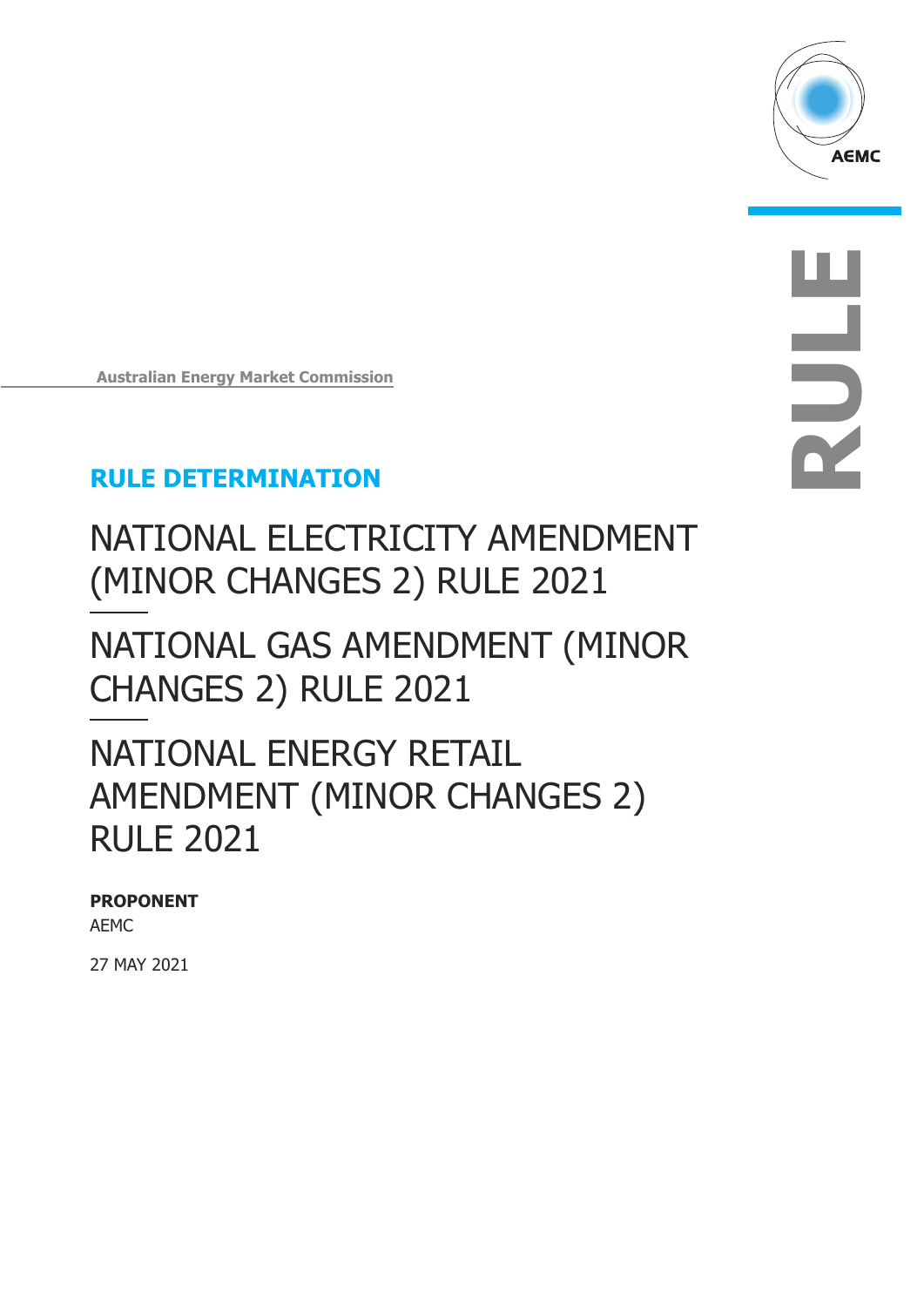## INQUIRIES

Australian Energy Market Commission GPO Box 2603 Sydney NSW 2000

E aemc@aemc.gov.au

T (02) 8296 7800

Reference: ERC0328, GRC0061 and RRC0041

## **CITATION**

AEMC, Minor changes 2, Rule determination, 27 May 2021

## ABOUT THE AEMC

The AEMC reports to the Energy Ministers Meeting (formerly the Council of Australian Governments Energy Council). We have two functions. We make and amend the national electricity, gas and energy retail rules and conduct independent reviews for the Energy Ministers Meeting.

This work is copyright. The Copyright Act 1968 permits fair dealing for study, research, news reporting, criticism and review. Selected passages, tables or diagrams may be reproduced for such purposes provided acknowledgement of the source is included.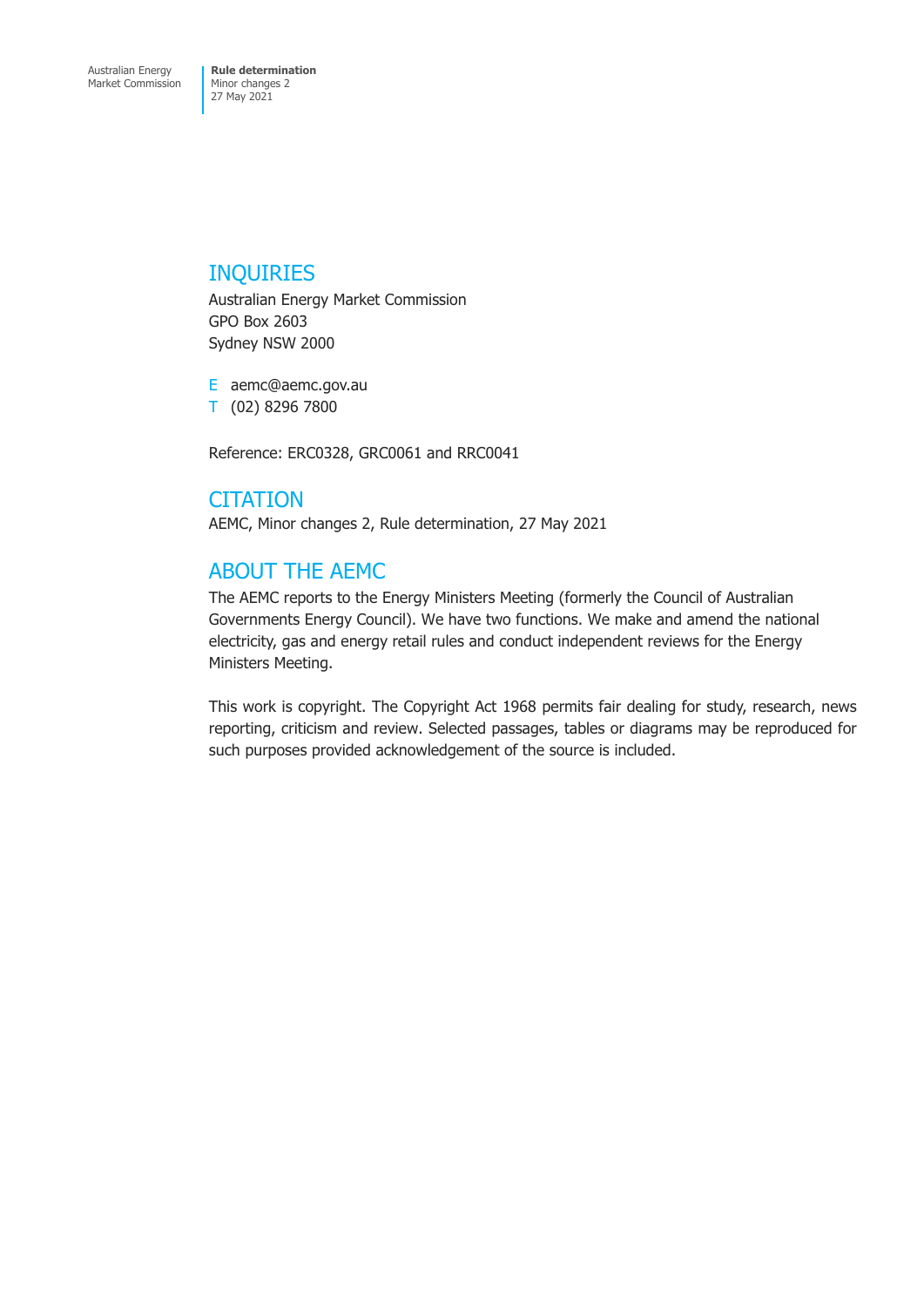## **SUMMARY**

1 The Commission has determined:

- under sections 102 and 103 of the National Electricity Law (NEL), to make the National Electricity Amendment (Minor change 2) Rule No. 4 2021 ("electricity Rule")
- under sections 311 and 313 of the National Gas Law (NGL), to make the National Gas Amendment (Minor changes 2) Rule No. 1 2021 ("gas Rule")
- under sections 259 and 261 of the National Energy Retail Law (NERL), to make the National Energy Retail Amendment (Minor changes 2) Rule No. 3 2021 ("retail Rule")

2 The electricity Rule, the gas Rule and retail Rule (together, the "final rules") correct minor errors and make non-material changes in the NER, NGR and NERR (together, the "Rules"). The final rules were proposed by the Commission and aim to promote clarity of meaning and remove identified errors in the Rules.

### 3 The Commission considered that:

- the electricity Rule will or is likely to contribute to the achievement of the National Electricity Objective (NEO) and therefore satisfies the rule making test under section 88 of the NEL
- the gas Rule will or is likely to contribute to the achievement of the National Gas Objective (NGO) and therefore satisfies the rule making test under section 291 of the **NGL**
- the retail Rule will or is likely to contribute to the achievement of the National Energy Retail Objective (NERO) and therefore satisfies the rule making test under section 236(1) of the NERL and the retail Rule is compatible with the development and application of consumer protections for small customers and therefore satisfies the rule making test under section 236(2)(b) of the NERL.
- 4 The electricity Rule, the gas Rule and Schedule 1 of the retail Rule will commence on 27 May 2021. Schedule 2 of the retail Rule will commence on 1 August 2021.<sup>1</sup>

T

<sup>1</sup> Schedule 2 of the retail Rule commences immediately after the commencement of Schedule 1 of the *National Energy Retail Amendment (Maintaining life support customer registration when switching) Rule 2021 No. 1*.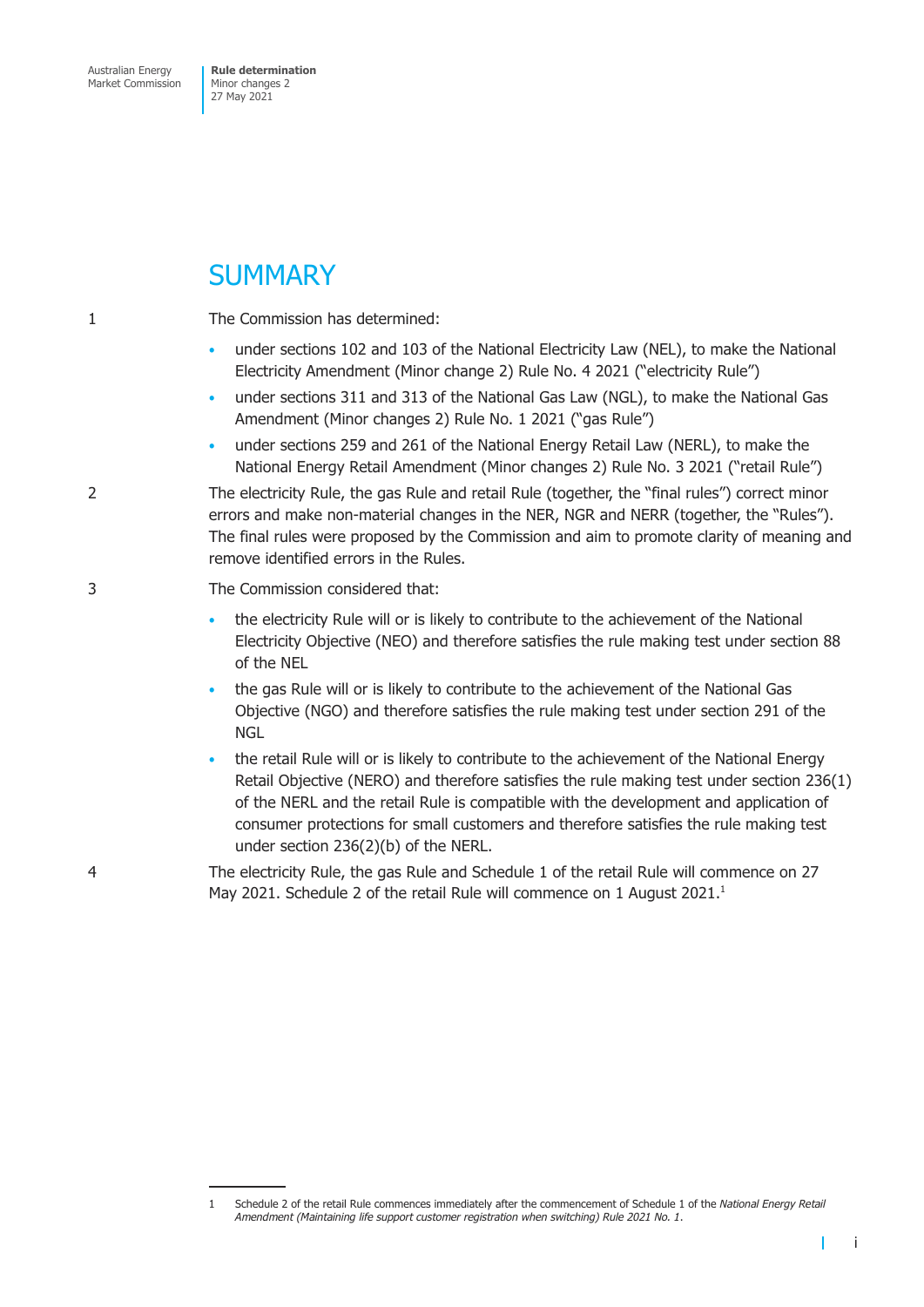# **CONTENTS**

| 1<br>1.1<br>1.2<br>1.3<br>1.4 | The AEMC's rule change request<br>The proposed Rules and commencement of rule making process<br>Rationale for the rule change request<br>Solution proposed in the rule change request<br>Final rule determination - summary | 1<br>$\mathbf{1}$<br>$\mathbf 1$<br>$\mathbf 1$<br>$\overline{2}$ |
|-------------------------------|-----------------------------------------------------------------------------------------------------------------------------------------------------------------------------------------------------------------------------|-------------------------------------------------------------------|
| 2<br>2.1<br>2.2<br>2.3        | Final rule determination - Electricity<br>The Commission's final rule determination<br>Rule making test<br>Summary of reasons                                                                                               | 3<br>$\frac{3}{3}$<br>$\overline{4}$                              |
| 3<br>3.1<br>3.2<br>3.3        | Final rule determination - Gas<br>The Commission's final rule determination<br>Rule making test<br>Summary of reasons                                                                                                       | 6<br>6<br>$\,$ 6 $\,$<br>$\overline{7}$                           |
| 4<br>4.1<br>4.2<br>4.3        | Final rule determination - Retail<br>The Commission's final rule determination<br>Rule making test<br>Summary of reasons                                                                                                    | 8<br>$\,8\,$<br>$\, 8$<br>9                                       |
| <b>Abbreviations</b>          |                                                                                                                                                                                                                             | 10                                                                |
|                               | <b>APPENDICES</b>                                                                                                                                                                                                           |                                                                   |
| A                             | Legal requirements under the NEL, NGL and NERL                                                                                                                                                                              | 11                                                                |
| A.1<br>A.2                    | Final rule determination<br>Power to make the rule                                                                                                                                                                          | 11<br>11                                                          |
| A.3                           | Commission's considerations                                                                                                                                                                                                 | 11                                                                |
|                               |                                                                                                                                                                                                                             |                                                                   |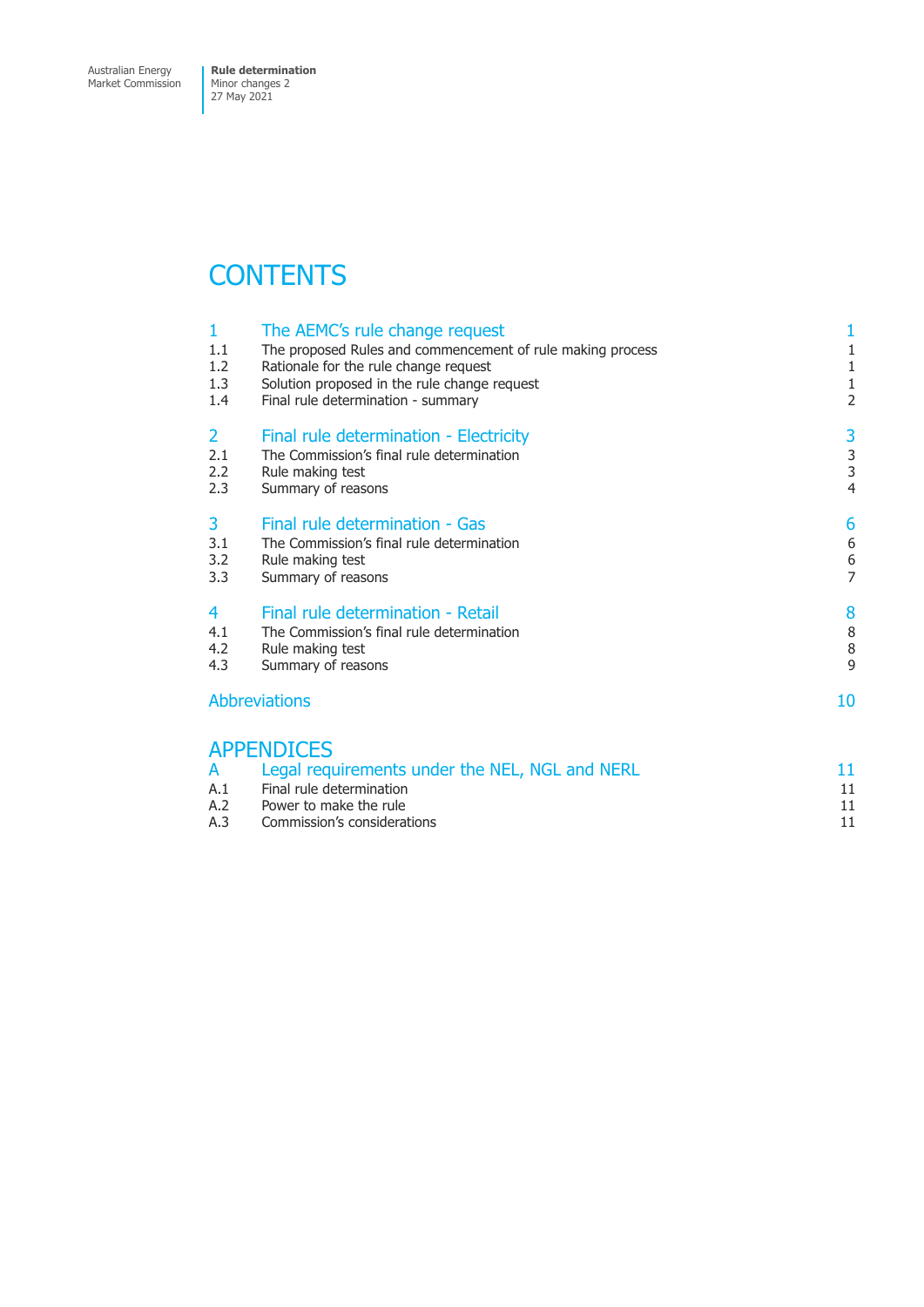# <span id="page-4-0"></span>1 THE AEMC'S RULE CHANGE REQUEST

## 1.1 The proposed Rules and commencement of rule making process

The Commission has power to make a rule without a request if it considers that the rule corrects a minor error in the Rules or makes a non-material change to the Rules.<sup>2</sup>

On 1 April 2021, the Commission initiated the rule change process in respect of the draft:

- electricity Rule under sections 95 and  $96(1)(a)$  of the NEL
- gas Rule under sections 303 and 304(1)(a) of the NGL
- retail Rule under sections 251 and 252(a) of the NERL.

The Commission initiated the proposed rules under the expedited process in section 96(1)(a) of the NEL, section 304(1)(a) of the NGL and section 252(1)(a) of the NERL respectively as it considered the proposed rules were unlikely to have a significant effect on the National Electricity Market (NEM), or a natural gas market or the regulation of pipeline services, or on the market for energy or the regulation of customer connection services. The Commission therefore considered that the proposed rules fell within the definition of a non-controversial rule under section 87 of the NEL, section 290 of the NGL and section 235 of the NERL (as applicable).

The Commission did not receive any requests not to expedite the rule making process. Accordingly, the rule change proposal was considered under an expedited process.

The Commission invited submissions on the Rule change proposal by 29 April 2021. The Commission received no submissions on the Rule change proposal.

## 1.2 Rationale for the rule change request

As part of the Commission's rule making functions conferred on it under legislation, the Commission reviews, amends and maintains the Rules in accordance with the NEL, NGL and NERL. The purpose of this function, among other things, is to improve and enhance the quality of the Rules.

The Rule change proposal was prompted by the identification of various minor errors and non-material changes that should be corrected or made to improve the quality and clarity of the Rules.

## 1.3 Solution proposed in the rule change request

The proposed rules (as now made as final) sought to:

т

<sup>2</sup> Section 91(2) of the NEL, section 295(2) of the NGL and section 243(2) of the NERL.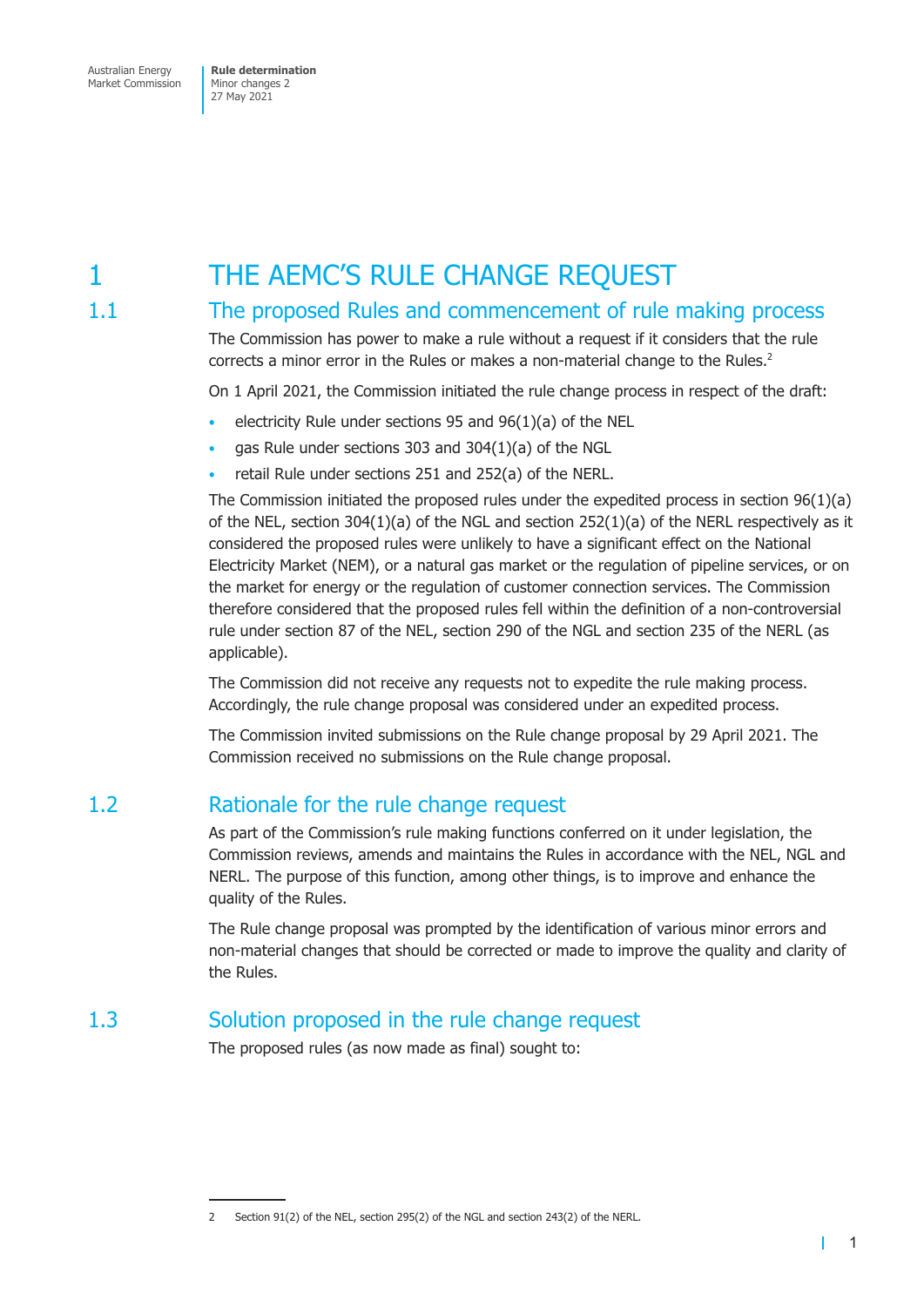- <span id="page-5-0"></span>• insert notes in the Rules to identify the relevant tier classification for civil penalty provisions that resulted from changes made under the *Statutes Amendment (National Energy Law) (Penalties and Enforcement) Act 2020*<sup>3</sup>
- ensure consistency across the NER, including changing certain references to "the Law" to "NEL"
- correct punctuation and formatting errors, including italicisation and bolding of defined terms and legislation.

## 1.4 Final rule determination - summary

The Commission has determined:

- under sections 102 and 103 of the NEL, to make the National Electricity Amendment (Minor changes 2) Rule No. 4 2021
- under sections 311 and 313 of the NGL, to make the National Gas Amendment (Minor changes 2) Rule No. 1 2021
- under sections 259 and 261 of the NERL, to make the National Energy Retail Amendment (Minor changes 2) Rule No. 3 2021.

The final rules correct minor errors and make non-material changes in the NER, NGR and NERR.

п

<sup>3</sup> The *Statutes Amendment (National Energy Laws) (Penalties and Enforcement) Act 2020* came into effect on 29 January 2021 and provides for three tiers of civil penalties for breaches of the National Energy Laws. Tier 1 provisions will carry maximum penalties for corporations of \$10 million, or if greater, three times the benefit obtained from the breach if this can be determined, or if not, 10% of annual turnover. Tier 2 maximum penalties are up to \$1,435,000 (plus \$71,800 per day for continuing breaches) and Tier3 are up to \$170,000 (plus \$14,400 per day for continuing breaches). These amounts will be indexed every three years to ensure their deterrent value is maintained.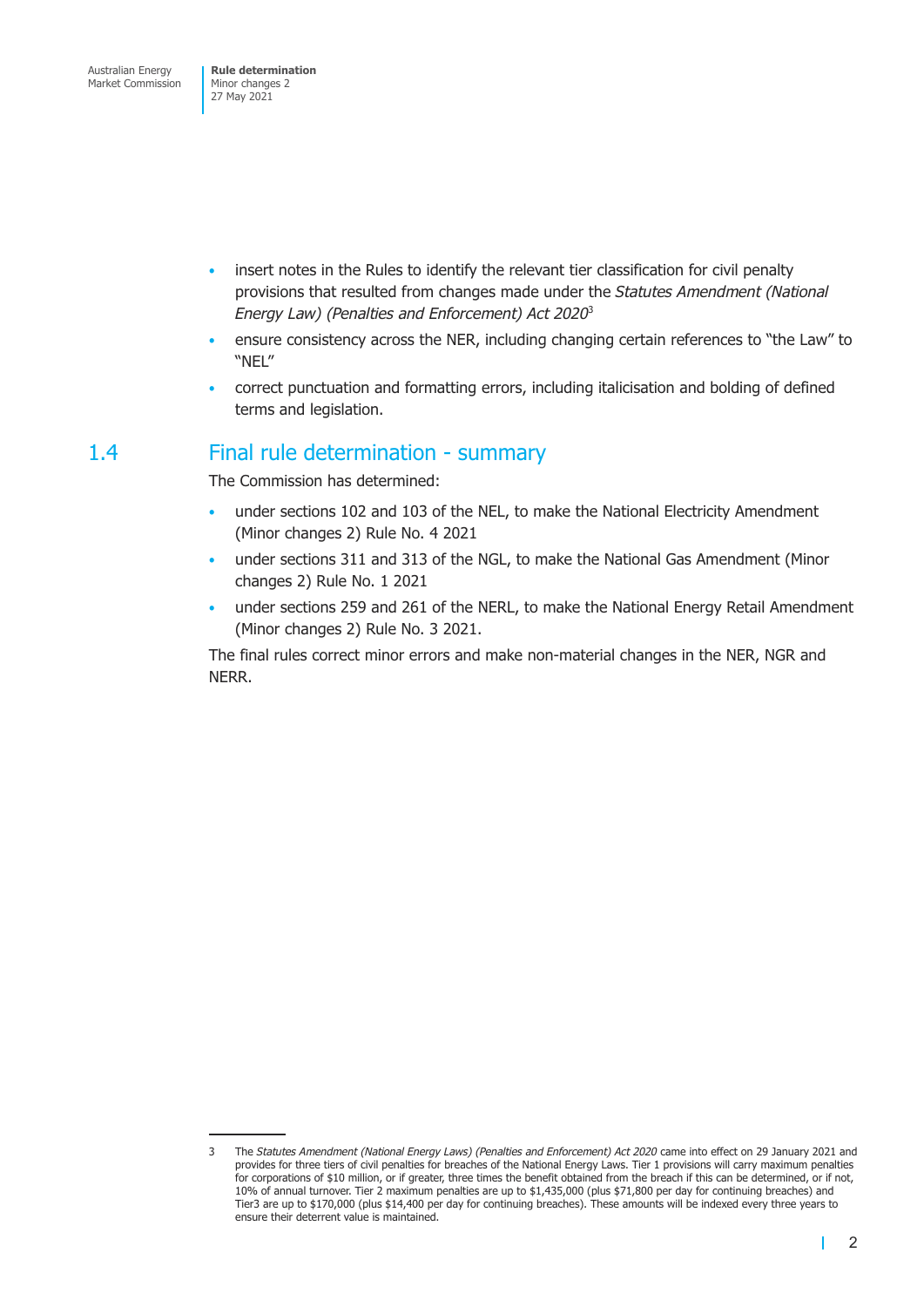# <span id="page-6-0"></span>2 FINAL RULE DETERMINATION - ELECTRICITY

## 2.1 The Commission's final rule determination

In accordance with sections 102 and 103 of the NEL the Commission has made this final rule determination and the final rule in relation to the electricity Rule proposed by the Commission. The National Electricity Amendment (Minor changes 2) Rule 2021 No. 4 ("final electricity Rule") is published with this final rule determination. The final electricity Rule does not differ from the rule originally proposed by the Commission except for correcting some additional formatting errors identified during the rule change process.

A summary of the Commission's reasons for making this final rule determination are set out in section 2.3.

In relation to the final electricity Rule's application in the Northern Territory, the Commission has determined not to make a differential rule. See section 2.3 for the definition of a differential rule and the Commission's ability to make a differential rule.

This chapter outlines:

- the rule making test for changes to the NEL
- the Commission's consideration of the final electricity Rule against the NEO
- the Commission's consideration in deciding whether to make a uniform or differential rule in accordance with the Northern Territory legislation adopting the NEL
- a summary of the Commission's reasons in deciding to make the final electricity Rule.

Further information on the legal requirements for making this final rule determination is set out in Appendix A.

## 2.2 Rule making test

### **2.2.1 Achieving the NEO**

The Commission may only make a rule under the NEL if it is satisfied that the rule will, or is likely to, contribute to the achievement of the NEO.<sup>4</sup> This is the decision making framework that the Commission must apply.

The NEO is:<sup>5</sup>

to promote efficient investment in, and efficient operation and use of, electricity services for the long term interests of consumers of electricity with respect to:

- (a) price, quality, safety, reliability and security of supply of electricity; and
- (b) the reliability, safety and security of the national electricity system.

Under the Northern Territory legislation adopting the NEL, the Commission must regard the reference in the NEO to the "national electricity system" as a reference to whichever of the

т

<sup>4</sup> Section 88 of the NEL.

<sup>5</sup> Section 7 of the NEL.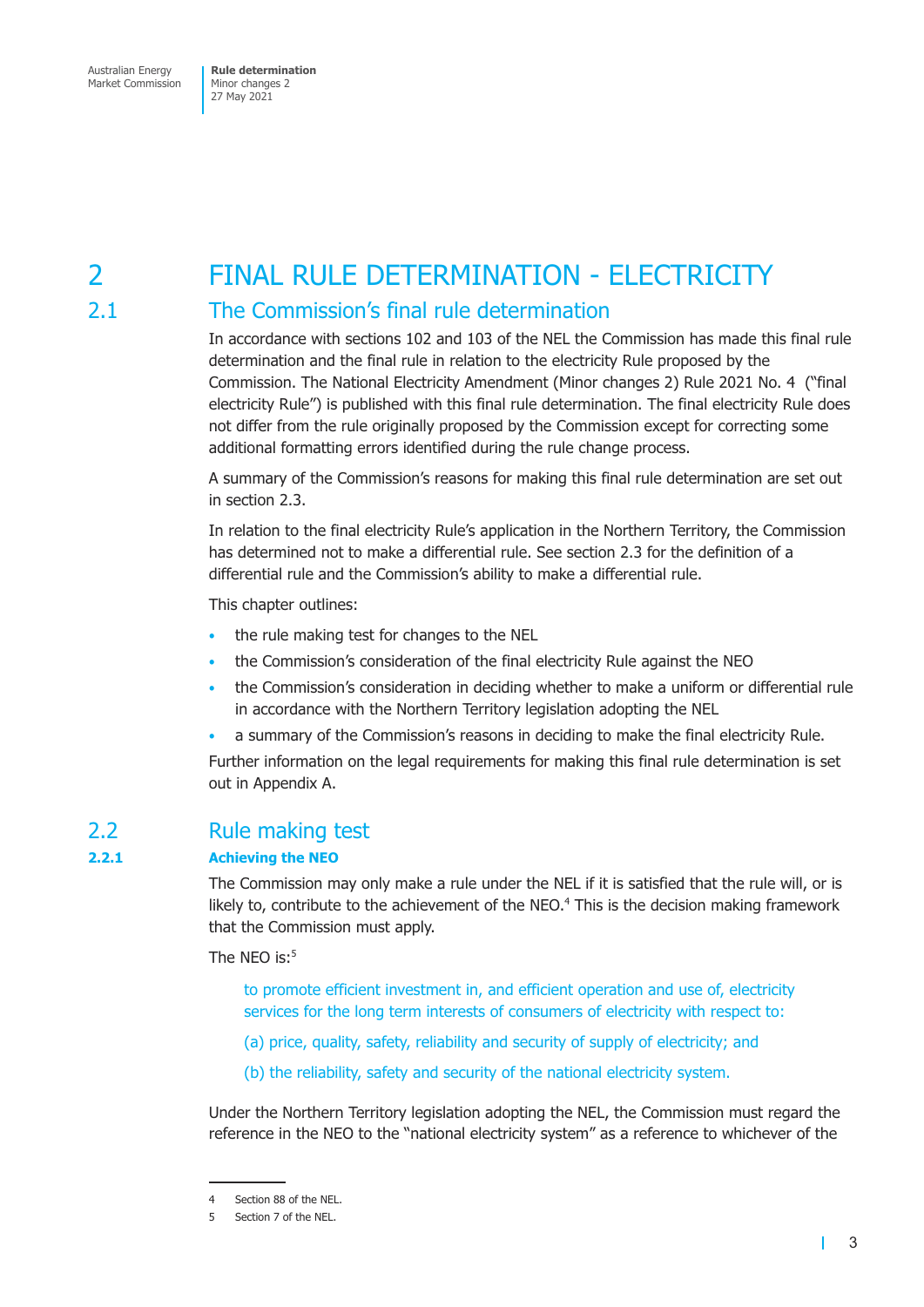<span id="page-7-0"></span>following the Commission considers appropriate in the circumstances having regard to the nature, scope or operation of the rule:<sup>6</sup>

- (a) the national electricity system
- (b) one or more, or all, of the local electricity systems<sup>7</sup>
- (c) all of the electricity systems referred to above.

For the purposes of the final rule, the Commission regards the reference to the "national electricity system" in the NEO to be a reference to item (c) above.

### 2.3 Summary of reasons

The Commission considers that the final electricity Rule will improve the quality of the NER in terms of accuracy and consistency and is likely to contribute to the achievement of the NEO.

As with previous similar rule changes initiated by the Commission, these minor corrections and non-material changes make the NER clearer to stakeholders. This is important as the NER informs stakeholders of their rights and obligations for participating in the NEM.

Under section 91(8) of the NEL, the Commission may only make a rule that has effect with respect to an adoptive jurisdiction if satisfied that the rule is compatible with the proper performance of AEMO's declared network functions. At present Victoria is the only relevant "adoptive jurisdiction". The Commission is satisfied that the final electricity Rule is compatible with AEMO's declared network functions because it makes only minor and non-material changes to the NER and does not change AEMO's functions in any material respect.

### **Northern Territory rule making requirements**

The NER, as amended from time to time, applies in the Northern Territory, subject to derogations set out in regulations made under the Northern Territory legislation adopting the NEL.<sup>8</sup> Under those regulations, only certain parts of the NER have been adopted in the Northern Territory.<sup>9</sup>

As the final electricity Rule, in part, relates to the parts of the NER that apply in the Northern Territory, the Commission is required to assess whether to make a uniform or differential rule (defined below) under Northern Territory legislation.

Under the NT Act, the Commission may make a differential rule if, having regard to any relevant MCE statement of policy principles, a different rule will, or is likely to, better contribute to the achievement of the NEO than a uniform rule.10 A differential rule is a rule that:

 $\mathbf{I}$ 

<sup>6</sup> Section 14A of Schedule 1 to the National Electricity (Northern Territory) (National Uniform Legislation) Act 2015 (referred to here as the NT Act), inserting section 88(2a) into the NEL as it applies in the Northern Territory.

<sup>7</sup> These are specified Northern Territory systems, defined in schedule 2 of the NT Act.

<sup>8</sup> The regulations under the NT Act are the National Electricity (Northern Territory) (National Uniform Legislation) (Modifications) Regulations.

<sup>9</sup> For the version of the NER that applies in the Northern Territory, refer to:www.aemc.gov.au/regulation/energyrules/northernterritory-electricity-market-rules/current

<sup>10</sup> Section 14B of Schedule 1 to the NT Act, inserting section 88AA into the NEL as it applies in the Northern Territory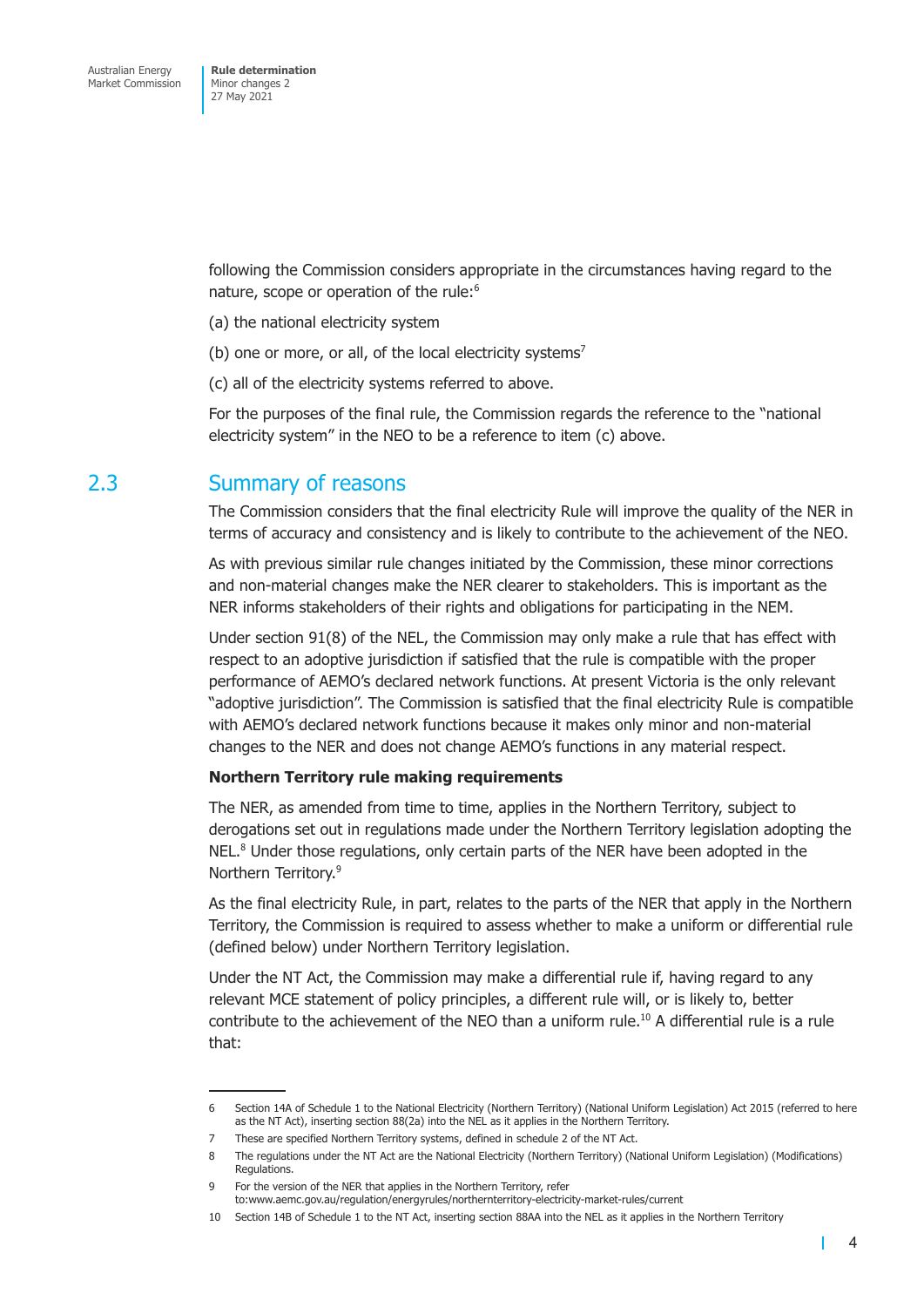- varies in its term as between:
	- the national electricity system, and
	- one or more, or all, of the local electricity systems, or
- does not have effect with respect to one or more of those systems but is not a jurisdictional derogation, participant derogation or rule that has effect with respect to an adoptive jurisdiction for the purpose of section 91(8) of the NEL.

A uniform rule is a rule that does not vary in its terms between the national electricity system and the local electricity systems, and has effect with respect to all of those systems.<sup>11</sup>

The Commission has made a uniform rule.

<sup>11</sup> Section 14 of Schedule 1 to the NT Act, inserting the definitions of "differential Rule" and "uniform Rule" into section 87 of the NEL as it applies in the Northern Territory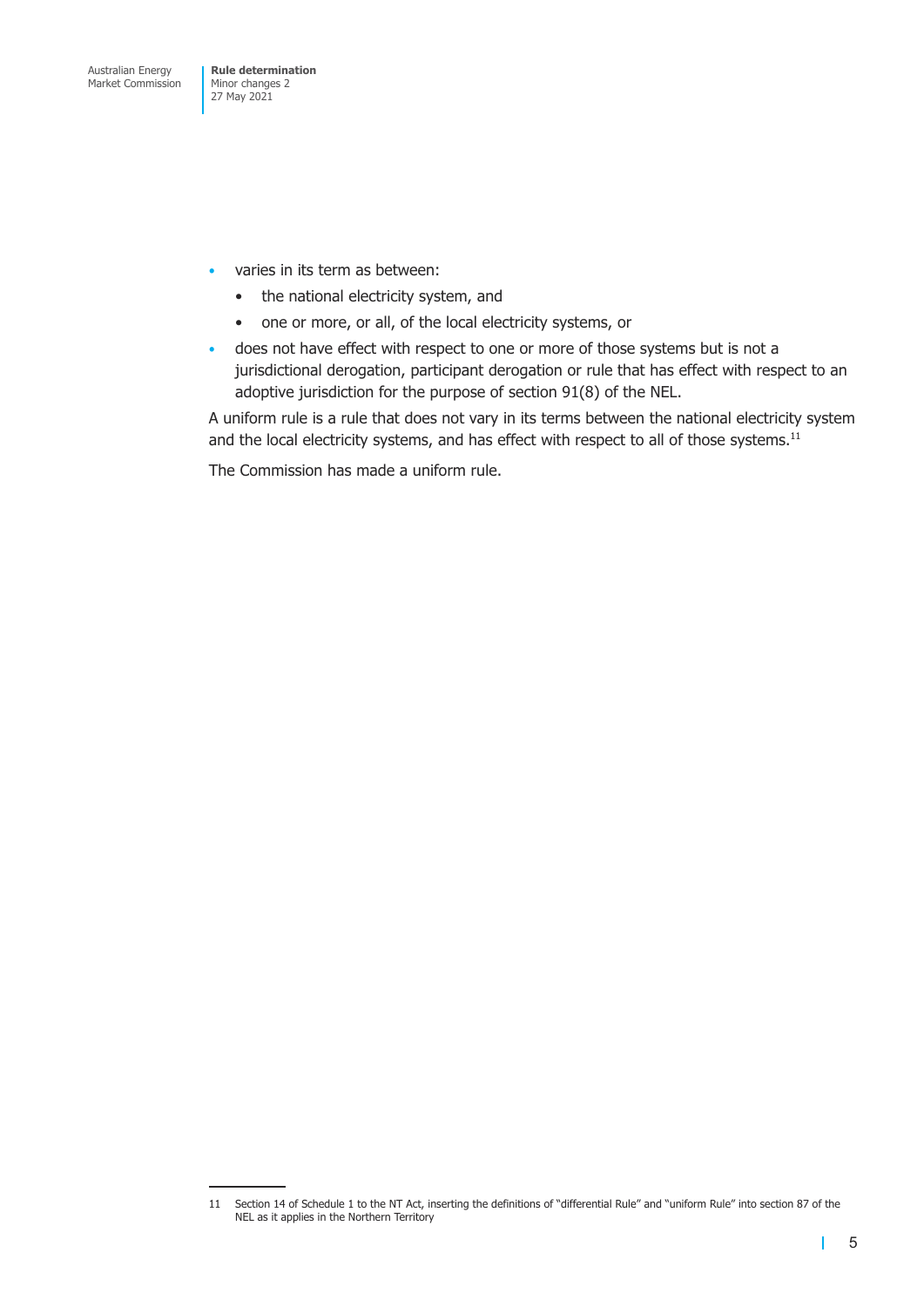# <span id="page-9-0"></span>3 FINAL RULE DETERMINATION - GAS

## 3.1 The Commission's final rule determination

In accordance with sections 311 and 313 of the NGL the Commission has made this final rule determination and the final rule in relation to the gas Rule proposed by the Commission. The National Gas Amendment (Minor changes 2) Rule 2021 No. 1 ("final gas Rule") is published with this final rule determination. The final gas Rule does not differ from the rule originally proposed by the Commission.

A summary of the Commission's reasons for making this final rule determination are set out in section 3.3.

This chapter outlines:

- the rule making test for changes to the NGR
- the Commission's consideration of the final gas Rule against the NGO
- the Commission's consideration of the gas Rule's application in Western Australia
- a summary of the Commission's reasons in deciding to make the final gas Rule.

Further information on the legal requirements for making this final rule determination is set out in Appendix A.

## 3.2 Rule making test

### **3.2.1 Achieving the NGO**

The Commission may only make a rule under the NGL if it is satisfied that the rule will, or is likely to, contribute to the achievement of the NGO.<sup>12</sup> This is the decision making framework that the Commission must apply.

The NGO is:13

to promote efficient investment in, and efficient operation and use of, natural gas services for the long term interests of consumers of natural gas with respect to price, safety, reliability and security of supply of natural gas.

### **3.2.2 Rule making in Western Australia**

The versions of the NGL and NGR that apply in Western Australia differ from the NGL and NGR as they apply in other participating jurisdictions.<sup>14</sup> The final gas Rule is amending a part of the NGR that does not apply in Western Australia. Accordingly, the gas Rule will not apply in Western Australia.

Ш

<sup>12</sup> Section 291(1) of the NGL.

<sup>13</sup> Section 23 of the NGL.

<sup>14</sup> Under the National Gas Access (WA) Act 2009 (WA Gas Act), a modified version of the NGL, known as the National Gas Access (Western Australia) Law (WA Gas Law), was adopted. Under the WA Gas Law, the National Gas Rules applying in Western Australia are version 1 of the uniform NGR as amended by the SA Minister under an adoption of amendments order made by the WA Minister for Energy and by the AEMC in accordance with its rule making power under section 74 of the WA Gas Law. See the AEMC website for further information, https://www.aemc.gov.au/regulation/energy-rules/national-gas-rules/western-australia.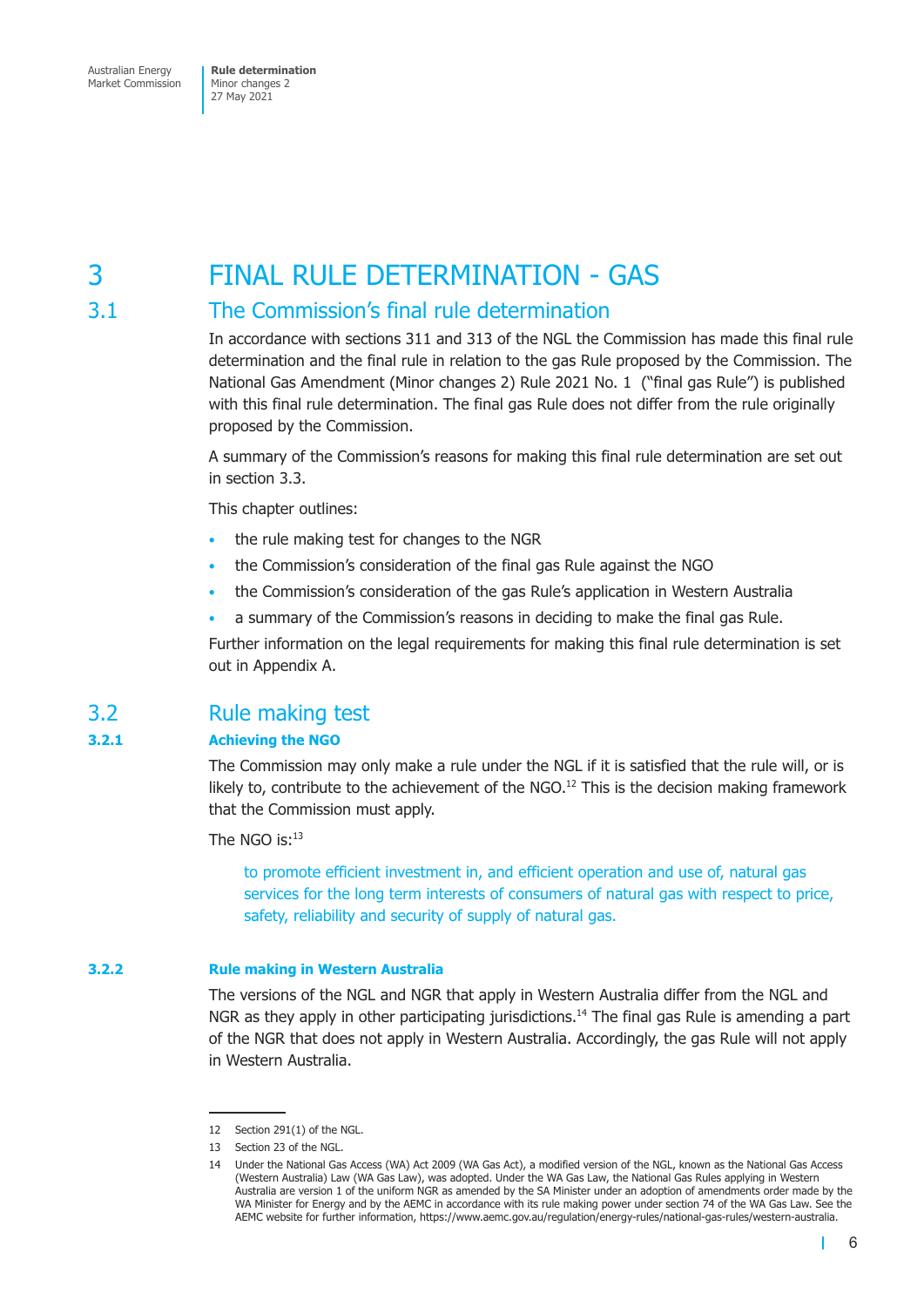## <span id="page-10-0"></span>3.3 Summary of reasons

The Commission considers that the final gas Rule will improve the quality of the NGR in terms of accuracy and consistency and is likely to contribute to the achievement of the NGO. As with previous similar rule changes initiated by the Commission, these minor corrections and non-material changes make the NGR clearer to stakeholders. This is important as the NGR informs stakeholders of their rights and obligations for participating in the natural gas markets.

Under section 295(4) of the NGL, the Commission may only make a rule that has effect with respect to an adoptive jurisdiction if satisfied that the rule is compatible with the proper performance of AEMO's declared network functions. At present Victoria is the only relevant "adoptive jurisdiction". The Commission is satisfied that the final gas Rule is compatible with AEMO's declared network functions because it makes only minor and non-material changes to the NGR and does not change AEMO's functions in any material respect.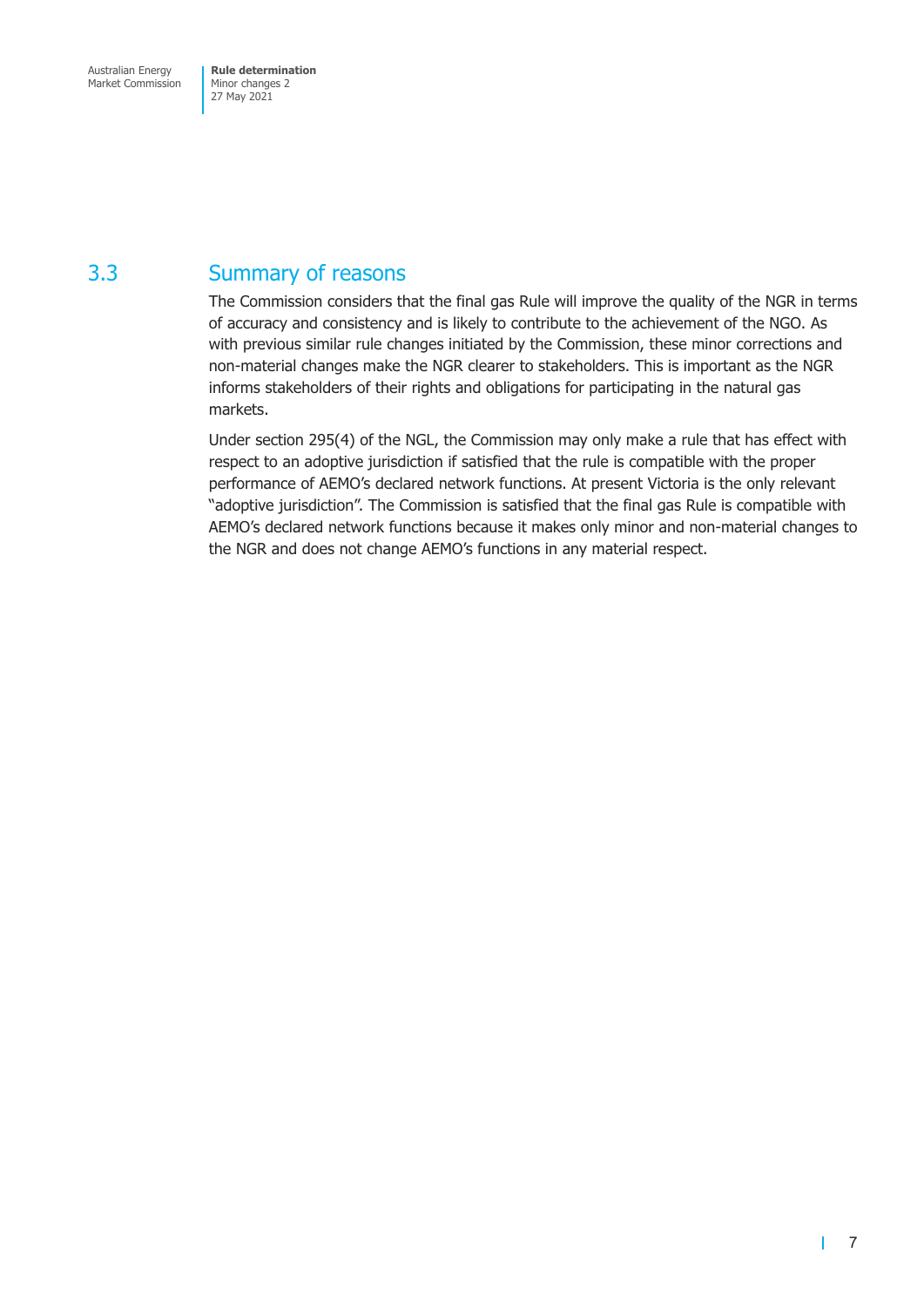# <span id="page-11-0"></span>4 FINAL RULE DETERMINATION - RETAIL

## 4.1 The Commission's final rule determination

In accordance with sections 259 and 261 of the NERL the Commission has made this final rule determination and the final rule in relation to the retail Rule proposed by the Commission. The National Energy Retail Amendment (Minor changes 2) Rule 2021 No. 3 ("final retail Rule") is published with this final rule determination. The final retail Rule does not differ from the rule originally proposed by the Commission.

A summary of the Commission's reasons for making this final rule determination are set out in section 4.3.

This chapter outlines:

- the rule making test for changes to the NERR
- the Commission's consideration of the final retail Rule against the NERO
- a summary of the Commission's reasons in deciding to make the final retail Rule.

Further information on the legal requirements for making this final rule determination is set out in Appendix A.

## 4.2 Rule making test

### **4.2.1 Achieving the NERO**

The Commission may only make a rule under the NERL if it is satisfied that the rule will, or is likely to, contribute to the achievement of the NERO.<sup>15</sup> This is the decision making framework that the Commission must apply.

The NFRO is:16

to promote efficient investment in, and efficient operation and use of, energy services for the long term interests of consumers of energy with respect to price, quality, safety, reliability and security of supply of energy.

The Commission must also, where relevant, satisfy itself that the rule is "compatible with the development and application of consumer protections for small customers, including (but not limited to) protections relating to hardship customers" (the "consumer protections test"). $17$ 

Where the consumer protections test is relevant in the making of a rule, the Commission must be satisfied that both the NERO test and the consumer protections test have been met.<sup>18</sup> If the Commission is satisfied that one test, but not the other, has been met, the rule cannot be made.

 $\mathbf{I}$ 

<sup>15</sup> Section 236(1) of the NERL.

<sup>16</sup> Section 13 of the NERL.

<sup>17</sup> Section 236(2)(b) of the NERL.

<sup>18</sup> That is, the legal tests set out in sections 236(1) and (2)(b) of the NERL.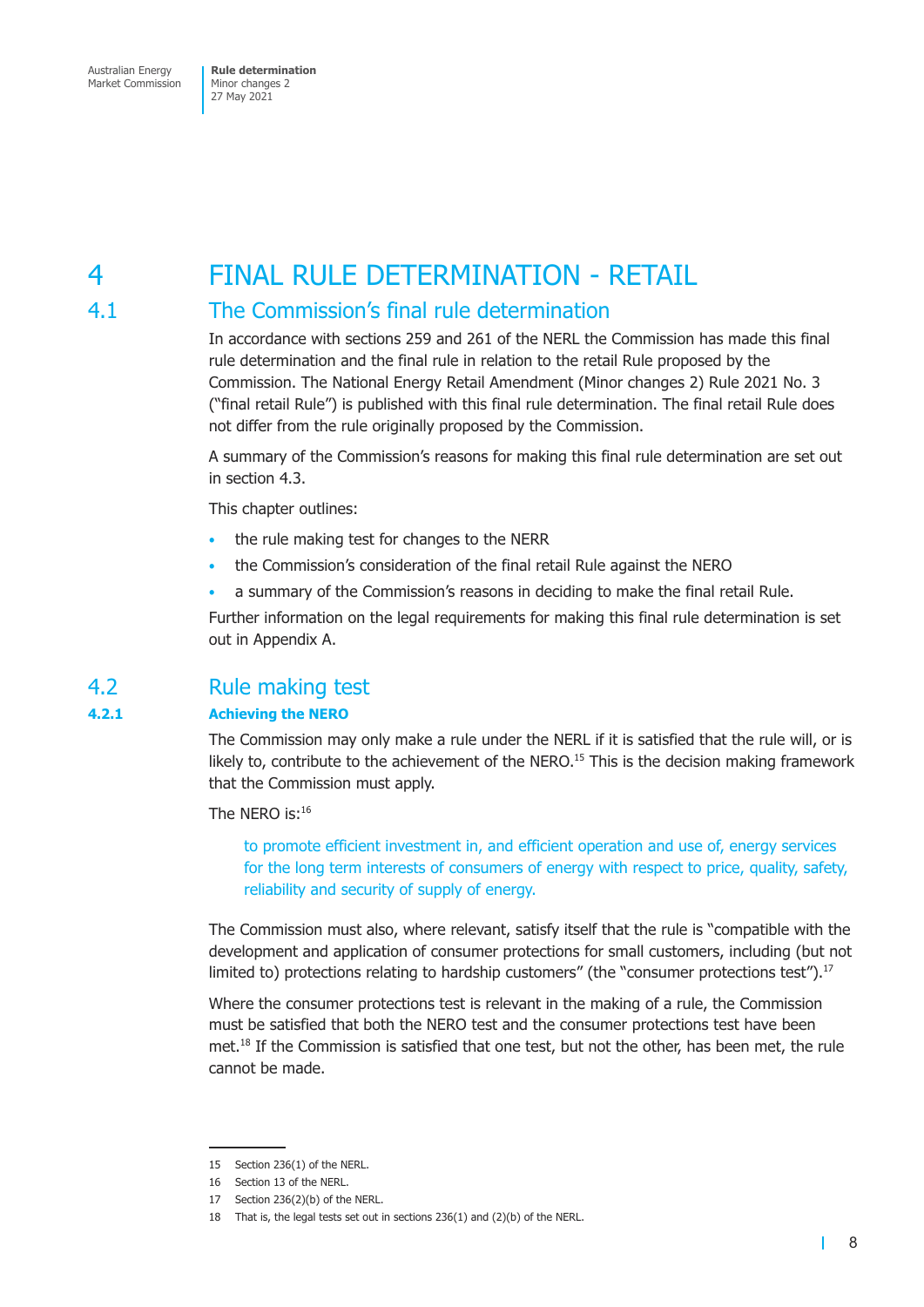<span id="page-12-0"></span>There may be some overlap in the application of the two tests. For example, a rule that provides a new protection for small customers may also, but will not necessarily, promote the NERO.

## 4.3 Summary of reasons

The Commission considers that the final retail Rule will improve the quality of the NERR in terms of accuracy and consistency and is likely to contribute to the achievement of the NERO and satisfy the consumer protections test.

As with previous similar rule changes initiated by the Commission, these minor corrections and non-material changes make the NERR clearer to stakeholders. This is important as the NERR informs stakeholders of their rights and obligations for participating in the retail energy markets.

Т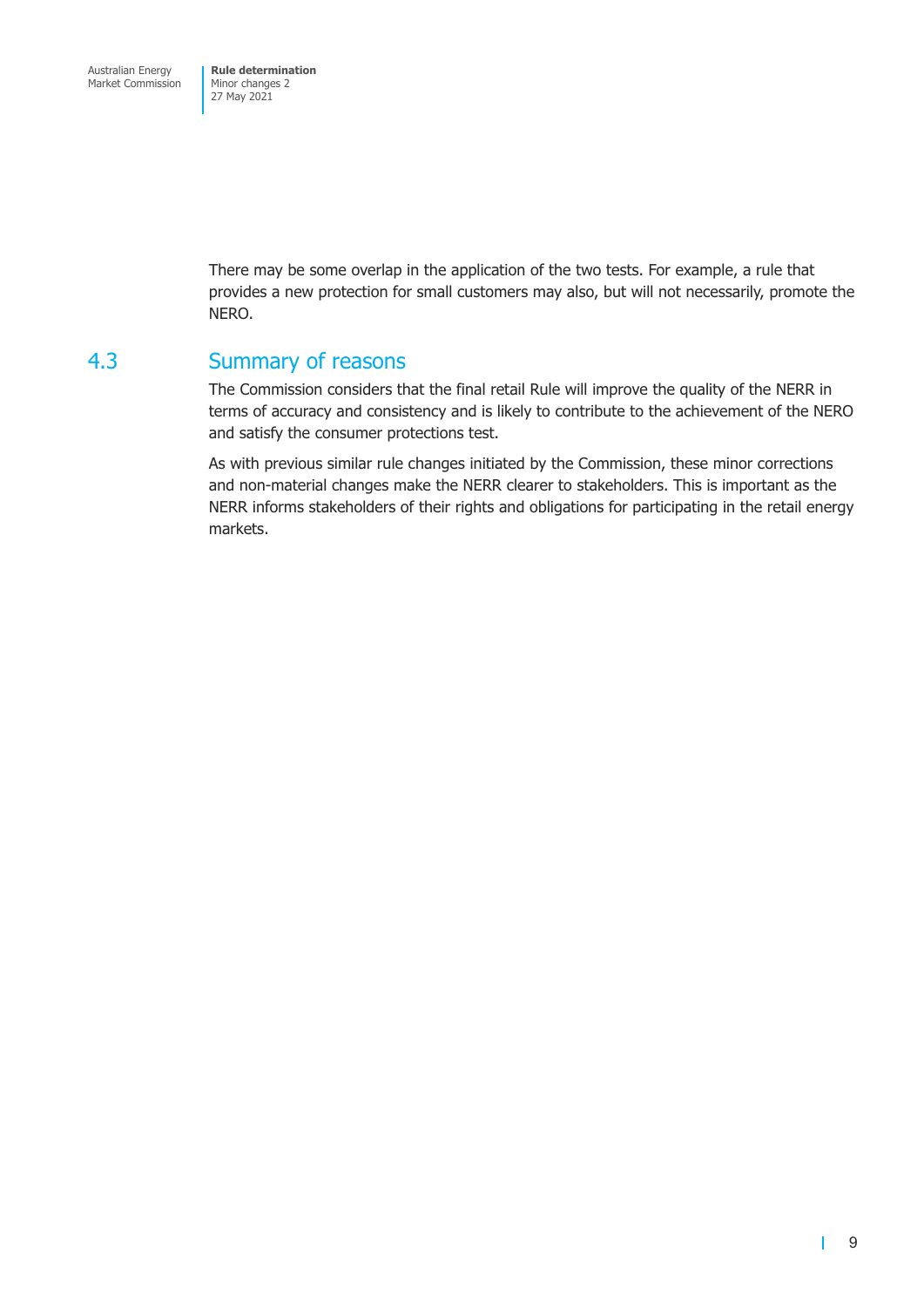# <span id="page-13-0"></span>ABBREVIATIONS

| AEMC        | Australian Energy Market Commission |
|-------------|-------------------------------------|
| AEMO        | Australian Energy Market Operator   |
| Commission  | See AEMC                            |
| MCE.        | Ministerial Council on Energy       |
| NEL         | National Electricity Law            |
| NEO         | National electricity objective      |
| NERL        | National Energy Retail Law          |
| <b>NERO</b> | National energy retail objective    |
| <b>NGL</b>  | National Gas Law                    |
| NGO         | National gas objective              |
|             |                                     |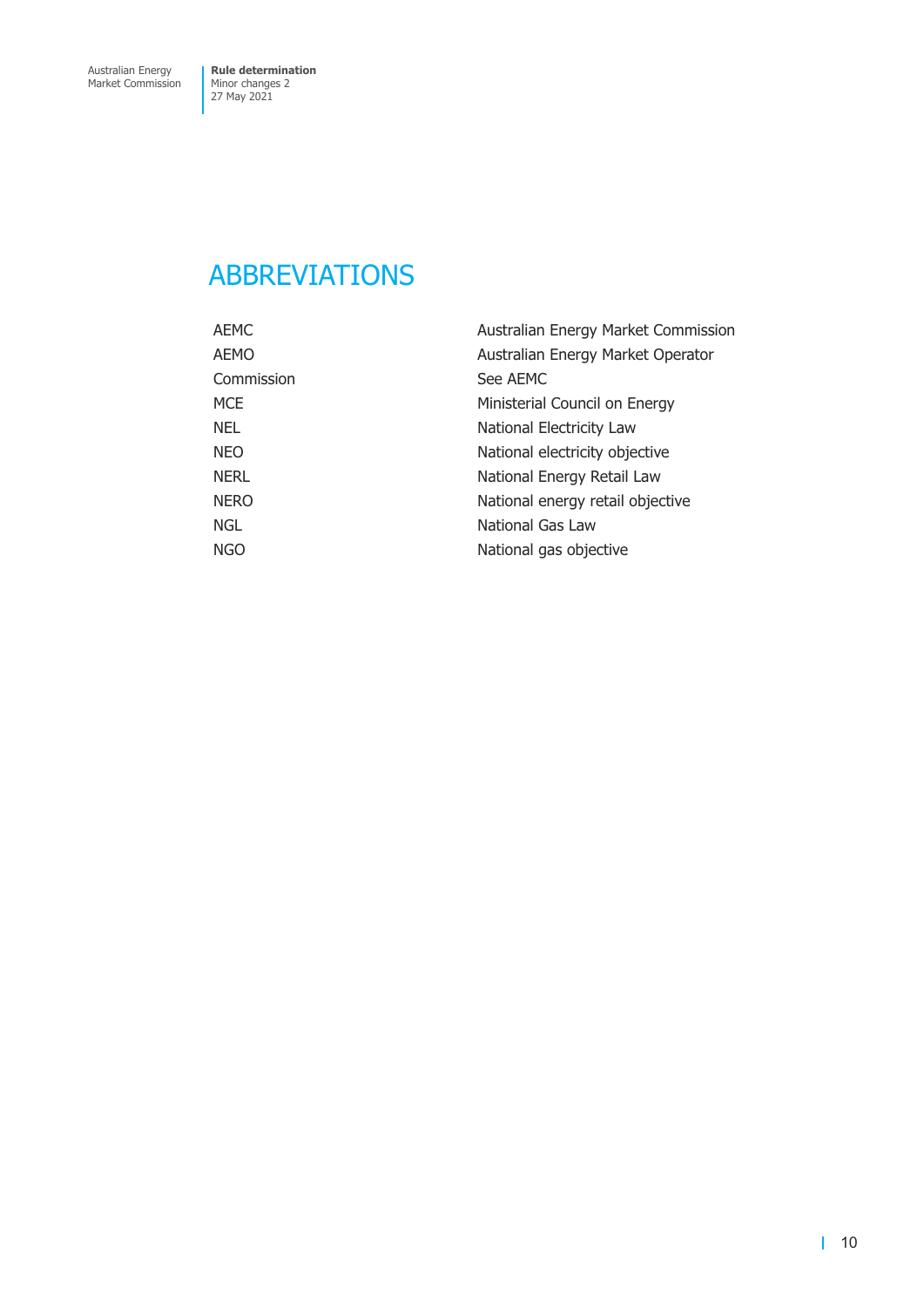# <span id="page-14-0"></span>A LEGAL REQUIREMENTS UNDER THE NEL, NGL AND **NFRI**

This appendix sets out the relevant legal requirements under the NEL, NGL and NERL for the AEMC to make this final rule determination.

## A.1 Final rule determination

In accordance with sections 102 and 103 of the NEL, sections 311 and 313 of the NGL and sections 259 and 261 of the NERL the Commission has made this final rule determination in relation to the final rules.

The Commission's reasons for making this final rule determination are set out in sections 2.3, 3.3 and 4.3.

Copies of the final rules are attached to and published with this final rule determination. Its key features are described in section 1.3.

## A.2 Power to make the rule

The Commission is satisfied that the final rules fall within the subject matter about which the Commission may make rules.

The electricity Rule falls within the matters set out in section 34 of the NEL, as under section 34(1)(b)of the NEL the Commission may make Rules for or with respect to any matter or thing contemplated by the NEL, or which are necessary or expedient for the purposes of the NEL. The Commission considers the electricity Rule is necessary and expedient for the purposes of the NEL.

Further, the gas Rule falls within the matters set out in section 74 of the NGL, as under section 74(1)(b)of the NGL the Commission may make Rules for or with respect to any matter or thing contemplated by the NGL, or which are necessary or expedient for the purpose of the NGL. The Commission considers the gas Rule is necessary and expedient for the purposes of the NGL.

Finally, the retail Rule falls within the matters set out in section 237 of the NERL, as under section 237(1)(b) of the NERL the Commission may make Rules for or with respect to any matter or thing contemplated by the NERL, or which are necessary or expedient for the purposes of the NERL. The Commission considers the retail Rule is necessary and expedient for the purposes of the NERL.

## A.3 Commission's considerations

In assessing the rule change request the Commission considered:

- its powers under the NEL, NGL and NERL to make the final rules
- the Commission's analysis as to the ways in which the final rules will or are likely to, contribute to the NEO, NGO and NERO